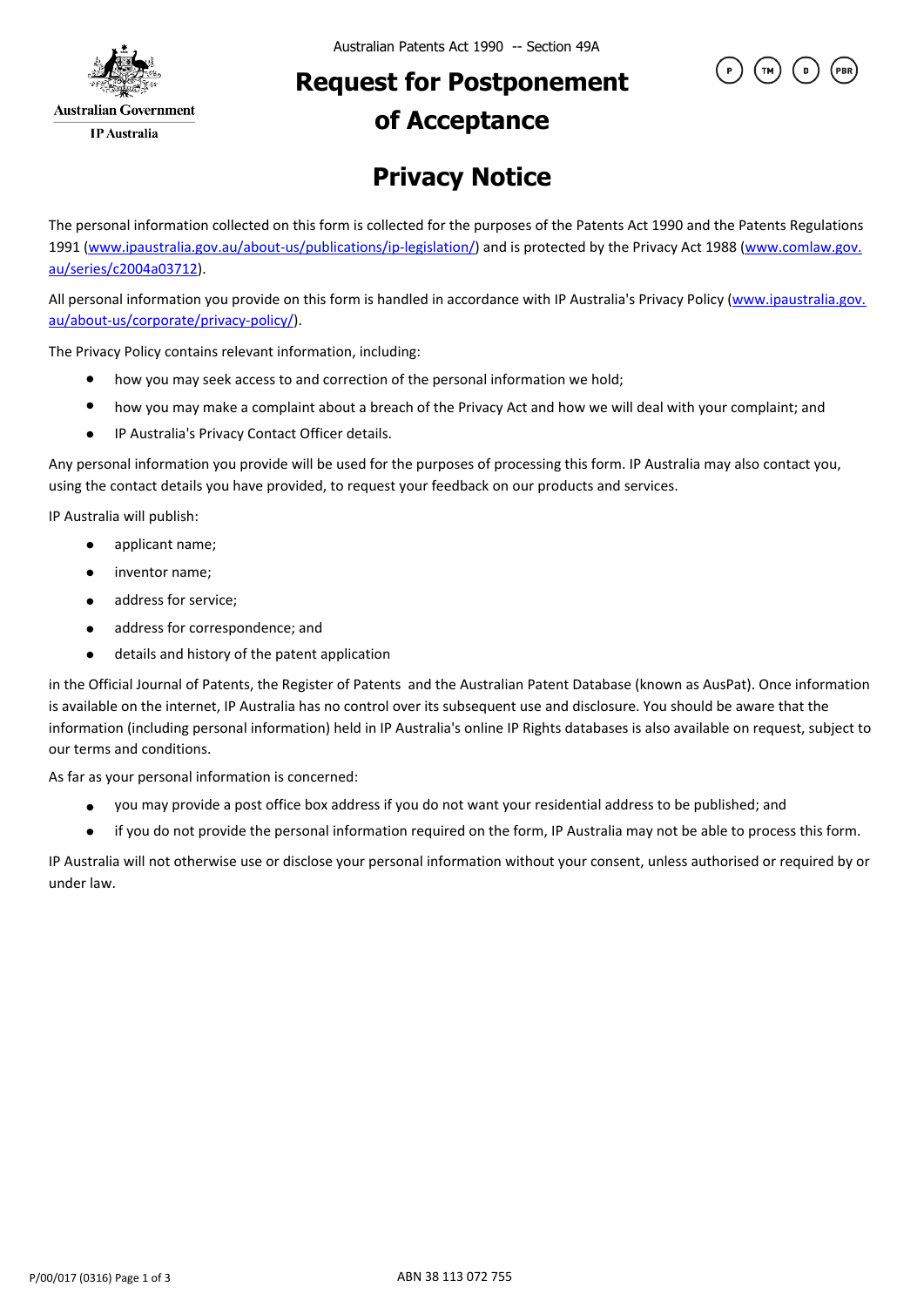

**IP** Australia

**Request for Postponement** 

## **of Acceptance**



## **Personal Details of Customer**

|                           | Personal Details of Customer                                                                            |       |                    | (* denotes mandatory fields) |  |
|---------------------------|---------------------------------------------------------------------------------------------------------|-------|--------------------|------------------------------|--|
| *Name                     | ACN/ARBN/ABN                                                                                            |       |                    |                              |  |
| *Address<br>(can be a     |                                                                                                         |       |                    |                              |  |
| PO Box)                   | Country (if not Australia)                                                                              | State |                    | Postcode                     |  |
| 2nd Name<br>(if required) | ACN/ARBN/ABN                                                                                            |       |                    |                              |  |
| Address<br>(can be a      |                                                                                                         |       |                    |                              |  |
| PO Box)                   | Country (if not Australia)                                                                              | State |                    | Postcode                     |  |
|                           | Address for Service of documents in Australia or New Zealand (can be a PO Box)                          |       |                    |                              |  |
| Address                   |                                                                                                         |       |                    |                              |  |
|                           | Country<br>Australia                                                                                    | State |                    | Postcode                     |  |
|                           | <b>Correspondence Address</b> (if different from the above)                                             |       |                    |                              |  |
| Address                   |                                                                                                         |       |                    |                              |  |
|                           | Country (if not Australia)                                                                              | State |                    | Postcode                     |  |
|                           | Agent Details (only complete if you are being represented by an Agent authorised to act on your behalf) |       |                    |                              |  |
| Name                      |                                                                                                         |       |                    |                              |  |
| Address                   |                                                                                                         |       |                    |                              |  |
|                           | Country (if not Australia)                                                                              | State |                    | Postcode                     |  |
|                           | Additional Contact Details (your details or the details of your agent)                                  |       |                    |                              |  |
| Telephone                 | Fax                                                                                                     |       | Mobile<br>Number   |                              |  |
| Email<br>Address          |                                                                                                         |       | Customer<br>Number |                              |  |

**By completing this form you consent to your personal information being handled in accordance with the Privacy Notice on page 1 of this form and the IP Australia Privacy Policy.** 

**IP Australia publishes address details in our online databases and bulk data products. Please provide a post office box if you do not want your residential address to be published.**